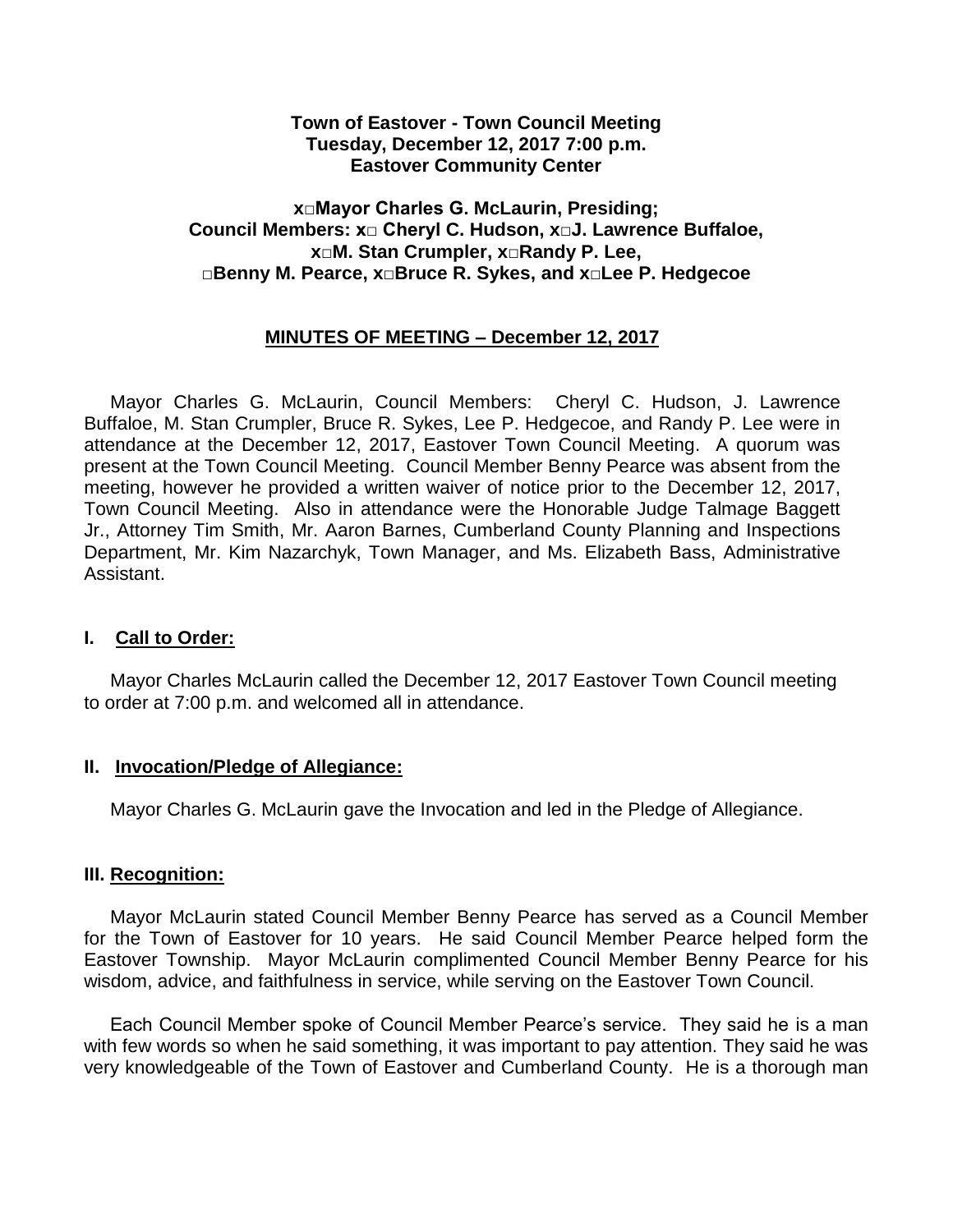that believes in researching data and is very competent with computers. The Council wished Council Member Pearce the best in his endeavors and stated he would be greatly missed.

## **IV. Oaths of Office:**

The Honorable Judge Talmage Baggett administered the Oath of Office to Council Members Lawrence Buffaloe and Randy Lee (4 year term).

 The Honorable Judge Talmage Baggett administered the Mayor's Oath of Office to Mayor Charles McLaurin (2 year term).

Mayor Charles McLaurin administered the Oath of Office to Council Member Bruce Sykes.

 The November 7, 2017, Municipal Election resulted in Mayor Charles G. McLaurin and Council Members Lawrence Buffaloe and Randy Lee being re-elected. Council Member Bruce Sykes was newly elected. Mayor Charles G. McLaurin and all Town Council Members welcomed Council Member Bruce Sykes to the Council.

#### **V. Nominations:**

Mayor McLaurin asked for nominations for Mayor Pro Tem. Council Member Lawrence Buffaloe made a nomination for Council Member Cheryl Hudson. Mayor McLaurin asked for other nominations. No other nominations were made.

 Mayor Charles McLaurin asked for a motion to nominate Council Member Cheryl Hudson for Mayor Pro Tem. Council Member Lawrence Buffaloe made a motion to appoint Council Member Cheryl Hudson as Mayor Pro Tem. The motion was 2nd by Council Member Randy Lee. The vote was unanimous for approval.

#### **VI. Approval of Agenda:**

 Mayor Charles McLaurin asked the Council if they had any questions concerning the Agenda. Town Manager Kim Nazarchyk stated Number 5 on the discussion agenda needed to be omitted.

 Mayor McLaurin asked for a motion to approve/disapprove the Agenda with the changes.

 Council Member Cheryl Hudson made a motion to approve the Agenda with the changes. The motion was  $2^{nd}$  by Council Member Stan Crumpler. The vote was unanimous for approval.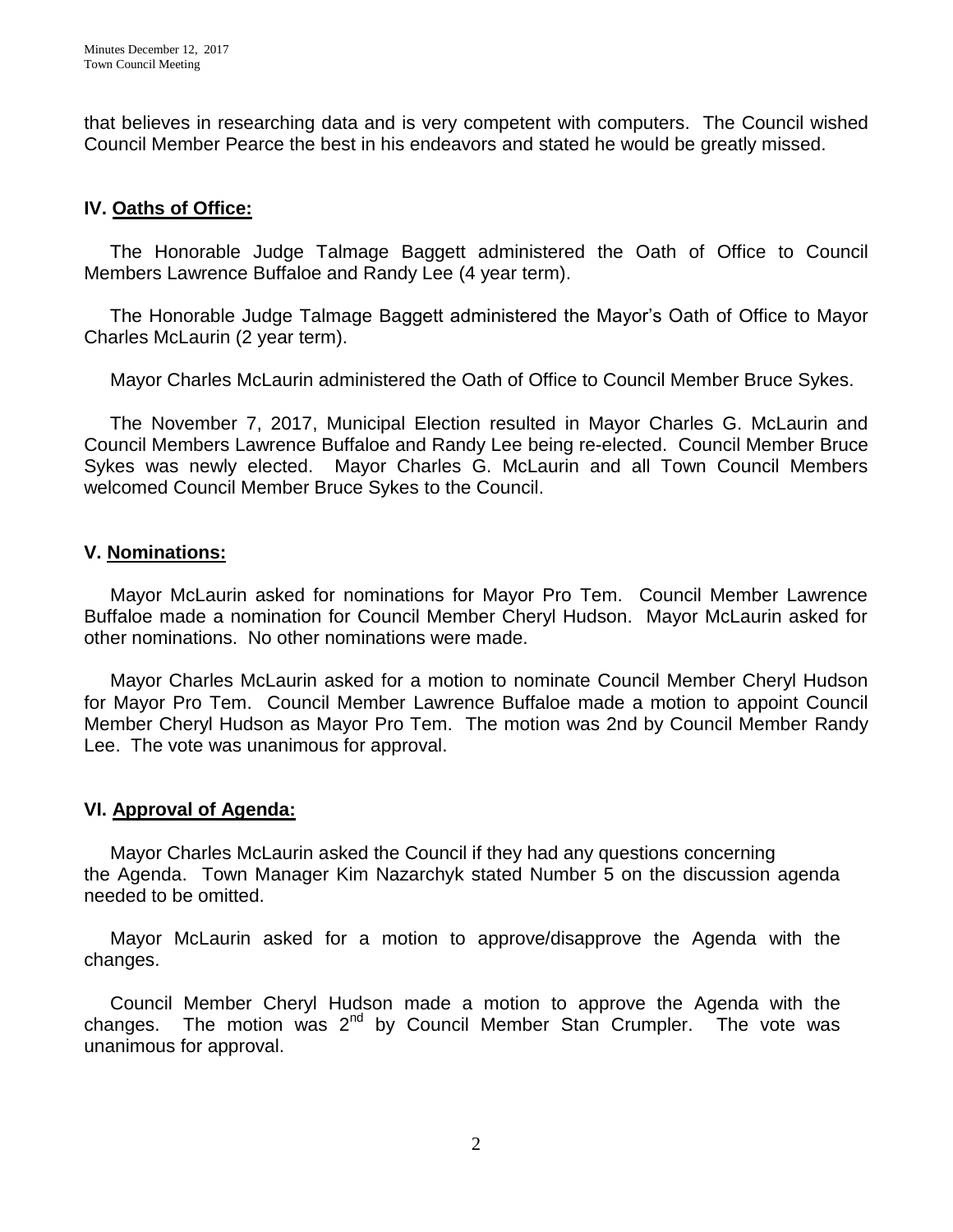#### **VII. Public Comments:**

 **None.**

#### **VIII. Consent Agenda:**

- **1. Consider approval of the Minutes for the November 14, 2017 Town Council Meeting.**
- **2. Consider approval of the October, 2017 Financial Reports.**
- **3. Consider approval of Town Council Meeting Dates for 2018.**
- **4. Consider approval of Eastover's Observed Holiday Dates for 2018.**

 Mayor McLaurin asked the Council if they had any questions concerning the Consent Agenda. There were none.

 Mayor McLaurin asked for a motion to approve/disapprove the Consent Agenda as stated. Council Member Lawrence Buffaloe made a motion to approve the Consent Agenda as stated. The motion was  $2^{nd}$  by Council Member Stan Crumpler. The vote was unanimous for approval.

### **IX. Discussion Agenda:**

### **Agenda Item #1:**

## **Presentation by Mr. David Maxwell from McFadyen & Sumner CPAs, PA concerning Fiscal Year 2017 Audit for the Town of Eastover.**

Mr. David Maxwell stated the Town of Eastover had a clean audit and there were no deficiencies or irregularities as related to accounting principles. The Town ended 2017 with 3.7 million in the bank which is up \$665,000 over the previous year. In 2016 the balance was 3 million and in 2017 it increased to 3.7 million. Powell Bill Fund receives approximately \$74,000 per year; the funds can accumulate for a period of time but have a time limit. Mr. Maxwell stated he and his firm are keeping an eye on the time limit. Mr. Maxwell stated the Town of Eastover is cash flow positive.

 Mr. Maxwell shared a chart with the Town of Eastover's revenues. The revenues are where the Town of Eastover receives funding. For 2017, excluding Parks and Recreation, the total revenues are \$1.638 million up \$27,000 from 2016. Mr. Maxwell stated the Town of Eastover is vastly diversified.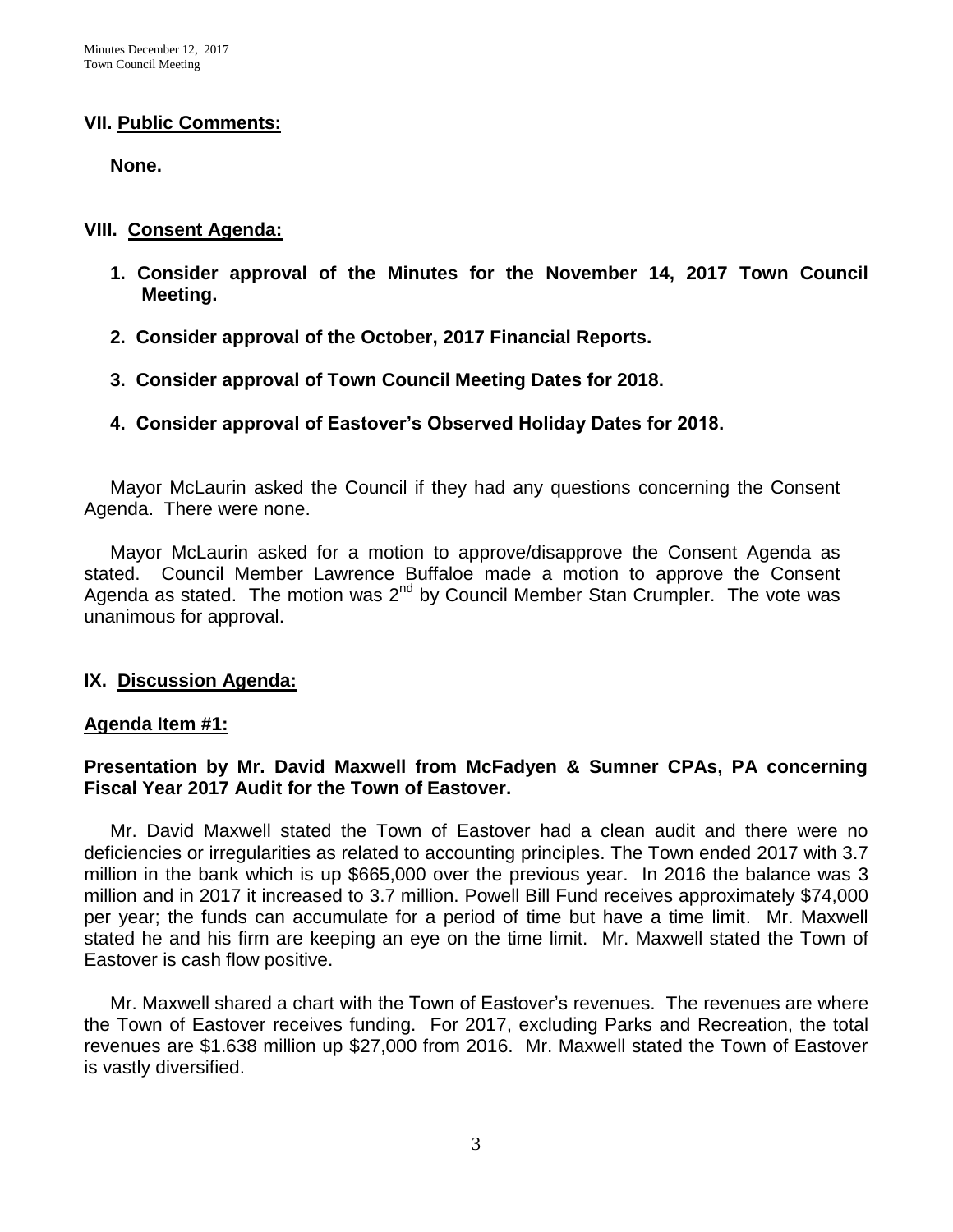Mr. Maxwell said the next chart shows the overall expenditures for the Town of Eastover. The total expenditures are \$969,000, which is down \$5,000 from 2016. The largest expenditure is police and fire at \$413,000. The second highest expenditure is general government. The General Government expenditure is all expenditures not required to be accounted for in another department. The third highest expenditure is cultural and recreational.

 Mr. Maxwell stated there was a management letter in the audit that included recommendations to overcome inherent risks because of the lack of segregation of duties due to the Town of Eastover being so small. Mr. Maxwell said the Council already practices these recommendations such as being faithful in attendance at Council meetings, reviewing the interim financial review, and participating in the budget process. Mr. Maxwell said the Town of Eastover has strong internal controls, policies, and procedures. He said this was an exceptional audit.

 Mayor McLaurin asked the Council if they had any questions concerning the Fiscal Year 2017 Audit. There were none.

 Mayor McLaurin asked for a motion to approve/disapprove the Fiscal Year 2017 Audit. Council Member Cheryl Hudson made a motion to approve the Fiscal Year 2017 Audit. The motion was  $2^{nd}$  by Council Member Stan Crumpler. The vote was unanimous for approval.

# **Agenda Item #2:**

### **CASE NO.P17-48. REVISION AND AMENDMENT TO THE EASTOVER SUPPLEMENT OF THE CUMBERLAND COUNTY ZONING ORDINANCE AMENDING ARTICLE VIII.I, OVERLAY DISTRICTS, SECTION 801. COMMERCIAL CORE OVERLAY DISTRICT (CCO), SUB-SECTION C. USES ALLOWED; REZONING APPLICATIONS; AND SUB-SECTION D. DEVELOPMENT STANDARDS. (EASTOVER)**

Mayor McLaurin **OPENED** the Public Hearing.

 Mr. Aaron Barnes presented Case# P17-48 to the Council. Mr. Barnes said this case is a revision and amendment to the Eastover Supplement of the Cumberland County Zoning Ordinance amending Article VIII.I, Overlay Districts, Section 801. Commercial Core Overlay District (CCO), subsection C. uses allowed; rezoning applications; and Sub-Section D. Developments Standards.

 Mr. Barnes stated the following changes to the Eastover Commercial Core Overlay District were proposed: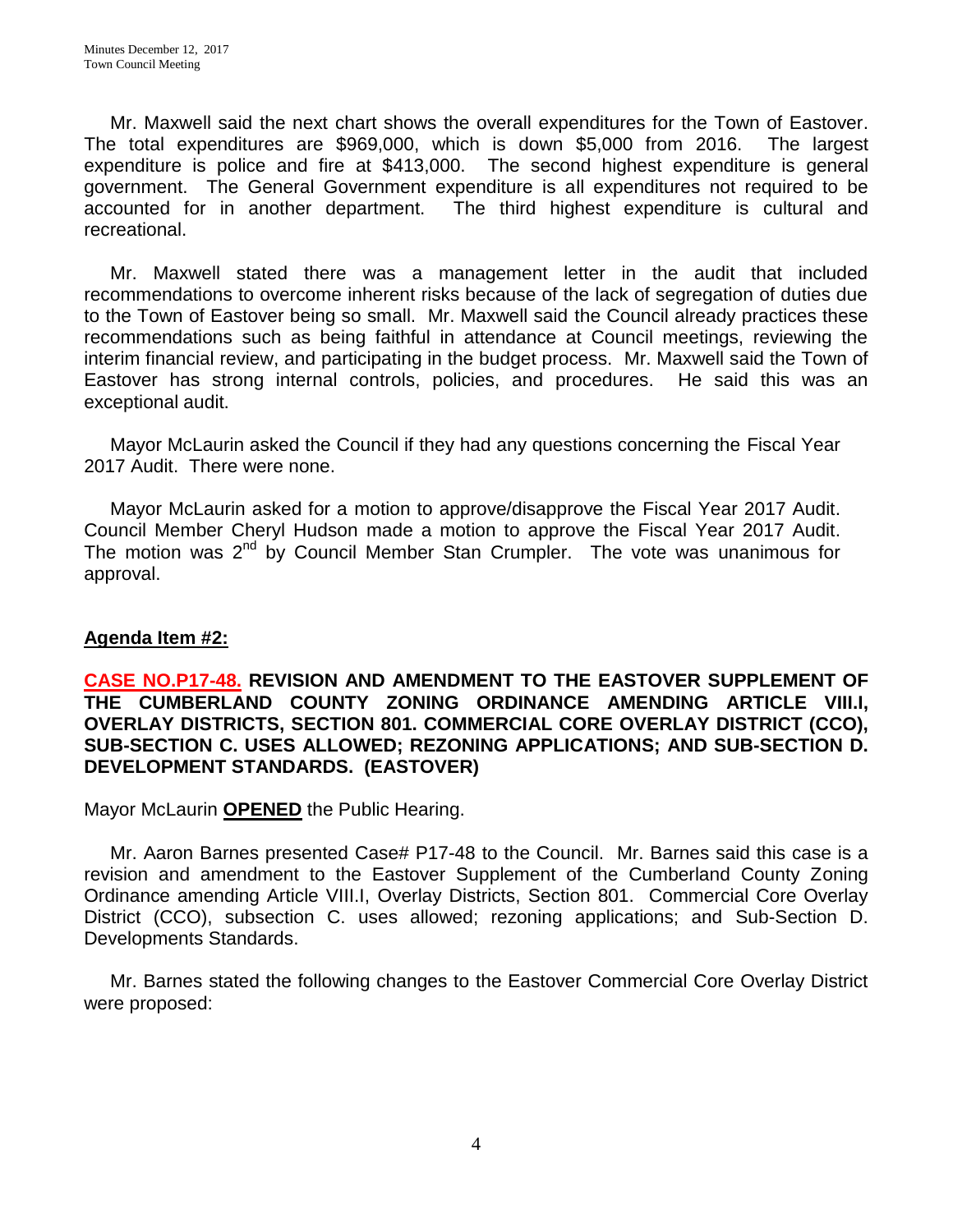- All land uses under the existing zoning will be allowed in all cases. Manufactured homes would not be allowed in existing residential districts regardless of the zoning district and those properties currently zoned C2(P), C(P), HS(P), C3 and all industrial districts would be limited to those uses specifically listed in the proposed amendment;
- A minimum street frontage for every new lot created is proposed to be 75 feet in width, essentially eliminating the ability to create "flag lots" within the overlay district;
- The base building area for new construction within the overlay district will be reduced from 65% of the lot area to no more than 45%.

 Mr. Barnes also stated all new uses of property and any changed in an existing use shall first require approval of a conditional zoning application prior to commencement of the proposed or change in use. To ensure the primary objective of the district is attained, land uses within the district are limited to the following:

- 1) Any residential use except manufactured homes and manufactured home parks for existing residentially zoned lots; new applications for residential zoning within the district shall not be accepted;
- 2) Uses as allowed in the C1(P) Planned Local Business District and O&I(P), Planned Office and Institutional District;
- 3) Allowed uses from the C2(P) Planned Service and Retail and the C(P) Planned Commercial districts are as follows:
	- Bed and Breakfast;
	- Dwelling (second floor and above or to the rear-see Mixed Use Building Sec.  $914-1$ ):
	- **Exterminating Services;**
	- Farm supplies merchandising and machinery sales/servicing (in accordance with Section 916)
	- Farmer's Market, open air;
	- Food Production (with on premises retail sales of product);
	- Home Furnishing and Appliance sales;
	- Janitorial Service;
	- Motor Vehicle Rentals:
	- Motor Vehicle Sales, new and used, including motor vehicle auctions;
	- Nursery Ops/Plant Husbandry/Greenhouses;
	- Office supplies and Equipment Sales & Service, Mailbox Service;
	- Pet Sales (excluding kennel activities or outside storage of animals; and
	- Recreation or Amusement Indoor (conducted inside building for profit, not otherwise listed and not regulated by Section 924.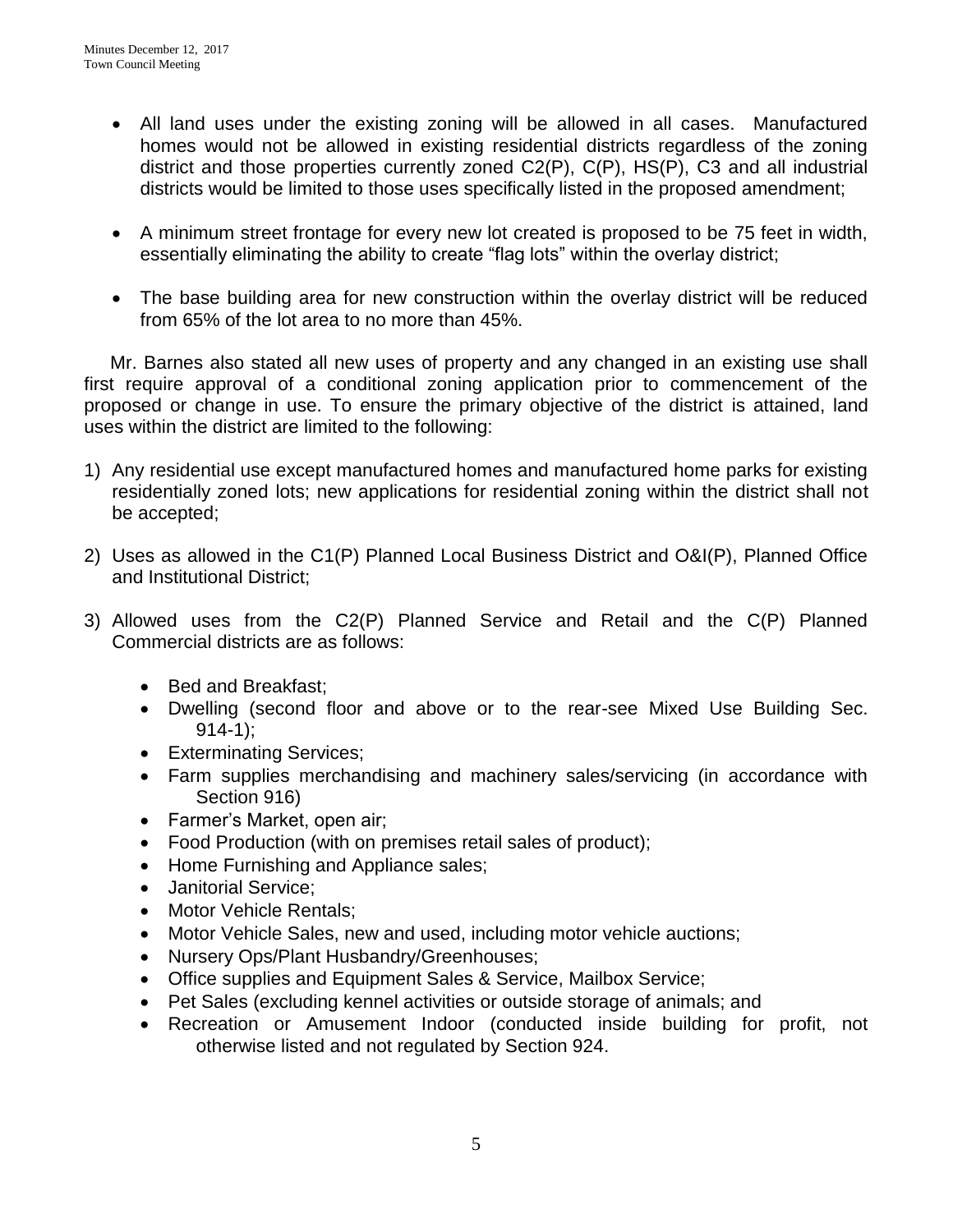Mr. Barnes stated any changes to this Case would have to start over with the same process.

 Mayor McLaurin asked if anyone signed up to speak for or against this case. One person had signed up to speak, they are as follows:

### **FOR:**

**None**

**AGAINST:** John McCauley, 2054 Middle Road, Eastover, N.C. 28312

### **SPEAKERS FOR:**

**None**

### **SPEAKERS AGAINST:**

Mr. John McCauley stated he has lived in Eastover on Middle Road his whole life. Eastover is his home. He understands there are good intentions meant with Case No. P17-48. He stated he has a property adjacent to I-95 behind Circle K on Murphy Road that is not big enough for much. He wants to place a Mini Storage Warehouse on this property. The new Commercial Core Overlay will not allow him to do so. Mr. McCauley stated the property is not visible from any main thoroughfare. He asked the Council to please reconsider this case or allow for exceptions.

 After some discussion by the Council, Mayor McLaurin asked for a motion to **CLOSE** the Public Hearing.

 Council Member Cheryl Hudson made a motion to close the Public Hearing. The motion was 2<sup>nd</sup> by Council Member Randy Lee. The vote was unanimous for approval.

 Mayor McLaurin asked for a motion to approve/disapprove Case No. P17-48 for consistency with the adopted Eastover Area Land Use Plan.

 Council Member Stan Crumpler made a motion to approve Case No. P17-48 for **consistency** with the adopted Eastover Area Land Use Plan. The motion was 2<sup>nd</sup> by Council Member Randy Lee. The vote was unanimous for approval.

 Mayor McLaurin asked for a motion to approve/disapprove Case No. P17-48 for reasonableness in the public interest because the amendment would preserve the rural character of the community.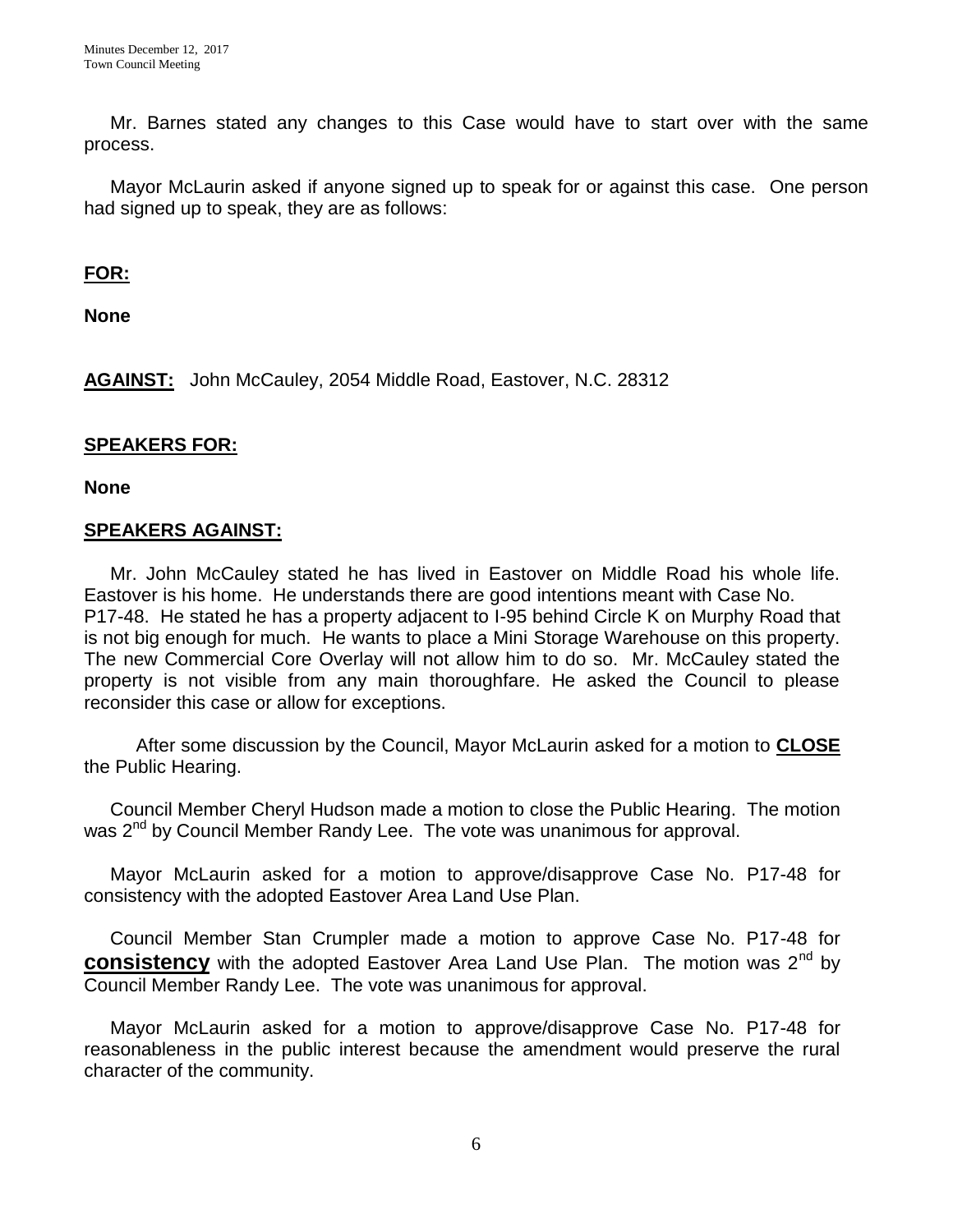Council Member Randy Lee made a motion to approve Case No. P17-48 for **reasonableness** in the public interest because the amendment would preserve the rural character of the community. The motion was 2<sup>nd</sup> by Council Member Stan Crumpler. The vote was unanimous for approval.

Mayor McLaurin asked for a motion to approve/disapprove Case No. P17-48.

 Council Member Stan Crumpler made a motion to approve Case No. P17-48. The motion was  $2^{nd}$  by Council Member Lawrence Buffaloe. The vote was unanimous for approval.

### **Agenda Item #3:**

### **Presentation by Ms. Dee Taylor with Cumberland County Community Development.**

 Ms. Dee Taylor thanked the Mayor and Council for allowing her to come out and inform them of the upcoming activities Cumberland County Community Development (CCCD) has to offer. Ms. Taylor said the CCCD is developing action plans with all municipalities and she would like to have the Town of Eastover participate.

 Ms. Taylor said the CCCD offers a Home-Buyer Assistance Program, Housing Rehabilitation Program, Rental Rehabilitation Program, Affordable Housing Program, Public Service and Public Facility Program, and Business Loan Programs.

 Ms. Taylor said the CCCD was offering help to victims of Hurricane Matthew. She said there were several programs available for these victims. They are as follows:

- Single Family Homeowner Rehabilitation
- Single Family Homeowner Reconstruction
- Housing Repair Reimbursement
- Homeowner Buyout
- Mobile Home Repair

 To apply one would need to call 910-550-1155 to schedule an appointment. The second step is to visit the application center at 1225 Ramsey Street, Fayetteville, N.C. 28301. From there your case worker will walk you through the process.

 Mayor McLaurin asked for a motion to approve/disapprove Resolution 2017-07, to participate with Cumberland County in the Community Development Block Grant-Disaster Recovery (CDBG-DR) Housing Recovery Program.

 Council Member Cheryl Hudson made a motion to approve Resolution 2017-07, to participate with Cumberland County in the Community Development Block Grant-Disaster Recovery (CDBG-DR) Housing Recovery Program. The motion was 2<sup>nd</sup> by Council Member Lawrence Buffaloe. The vote was unanimous for approval.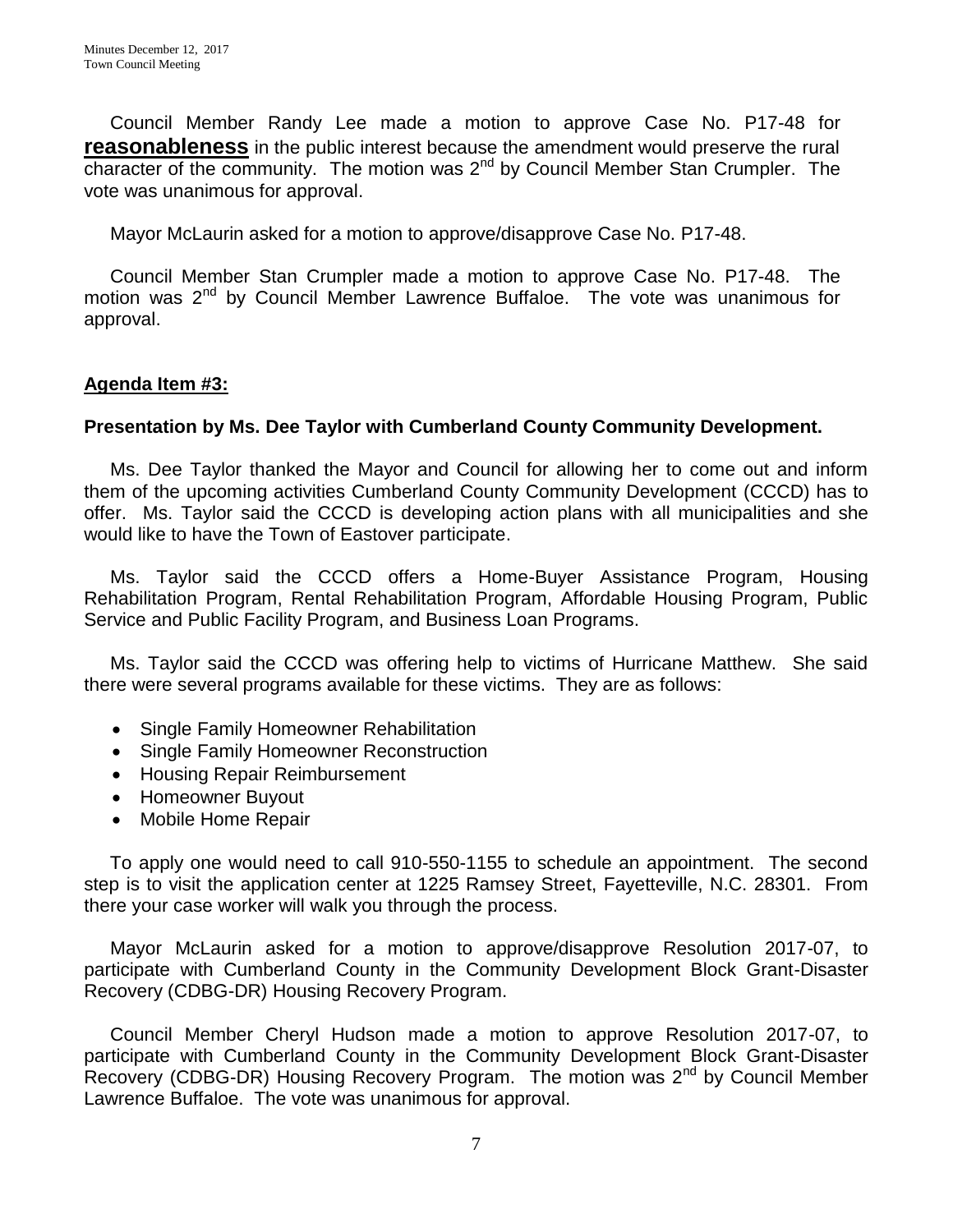### **Agenda Item #4:**

#### **Consideration of Hold Harmless Agreement to Architect.**

Mr. Nazarchyk informed the Council that this agreement would protect the plans for the New Town Hall for the Town of Eastover. This agreement between Walter Vick and LSV Partnership would give the Town of Eastover sole ownership of the plans to do with as they choose.

 After a brief discussion by the Council, Mayor McLaurin asked for a motion to approve/disapprove the Hold Harmless Agreement to the Architect.

 Council Member Lee Hedgecoe made a motion to approve the Hold Harmless Agreement to the Architect. The motion was  $2^{nd}$  by Council Member Lawrence Buffaloe. The vote was unanimous for approval.

#### **Agenda Item #5:**

Presentation by Mr. Danny Matthews, President of Eastover Fire Department.

#### **Removed from Agenda.**

#### **Agenda Item #6:**

Amendment to Contract for Ballpark Road Construction.

### **Tabled until January 9, 2018 Town Council Meeting.**

#### **X. Receive Mayor's Update:**

- The Town of Eastover and other municipalities pay \$.05 of tax funds to Cumberland County Parks and Recreation Center. These funds are distributed based on Capital Expenditure need.
- \$282,400 was allocated to the Town of Eastover in the year 2015-2016, of those funds \$79,000 is remaining. These funds must be re-allocated so the clearing of the 8 acre lot can be accomplished. After speaking with Cumberland County Parks and Recreation a new proposal was drawn up.

 Mayor McLaurin asked for a motion to approve/disapprove the Fayetteville-Cumberland Parks and Recreation proposed changes to funding.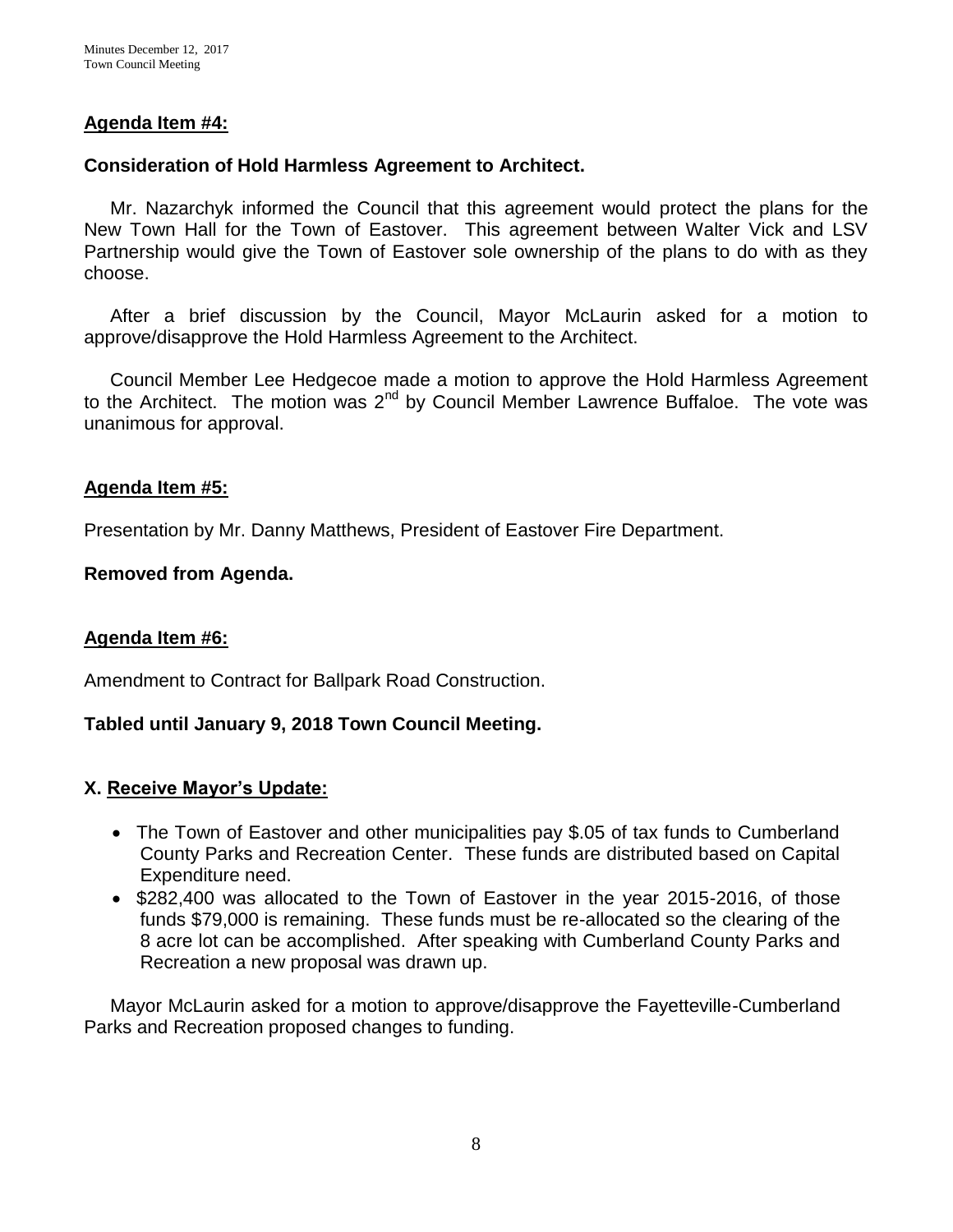A motion to approve the Fayetteville-Cumberland Parks and Recreation proposed changes to funding was made by Council Member Lawrence Buffaloe. The motion was 2<sup>nd</sup> by Council Member Cheryl Hudson. The vote was unanimous for approval.

- $\bullet$ Mayor McLaurin reminded everyone the Flea Drop will be held on December 31<sup>st</sup> at the Eastover Community Building.
- $\bullet$ Mayor McLaurin wished everyone a very MERRY CHRISTMAS!

## **XI. Receive Town Council Update:**

 Council Member Randy Lee stated that when the Council makes a decision they must stick by that decision. Unfortunately, it isn't easy to come up with a plan that will satisfy everyone. However, the Council is trying to do what is in the best interest of the Town. Council Member Stan Crumpler stated that standing by the decisions made, could save the Town from undesired ramifications.

 Council Member Lawrence Buffaloe said he agreed with both statements, but sometimes allowances may have to be made on some decisions the Council makes. Mayor McLaurin agreed with all of the Council Members'.

#### **XII. Receive Town Managers Update:**

 Mr. Nazarchyk stated that on Thursday morning at 9:30 a.m. Mayor McLaurin will be representing the Town of Eastover in giving Salem United Methodist Church \$5,000 for their Food Pantry Program. These funds are from the Cumberland Community Foundation Grant.

 Mr. Nazarchyk said Mayor McLaurin will be representing the Town of Eastover on Thursday morning at 10:15 a.m. or 10:30 a.m., in giving Lebanon Baptist Church \$5,000 for their Backpack Buddies program. These funds are from the Cumberland Community Foundation Grant.

 Mr. Nazarchyk reminded everyone the Eastover Land Use Planning Committee will be meeting on Thursday at 7:00 p.m. at the Eastover Community Building.

### **XIII. Closed Session:**

### **CLOSED SESSION IN ACCORDANCE WITH GS 143-318.11(a)(3)-ATTORNEY CLIENT PRIVILEGE**

Mayor McLaurin asked for a motion to go into Closed Session. Council Member Cheryl Hudson made a motion to go into closed session. Council Member Stan Crumpler  $2<sup>nd</sup>$  the motion. The vote was unanimous for approval.